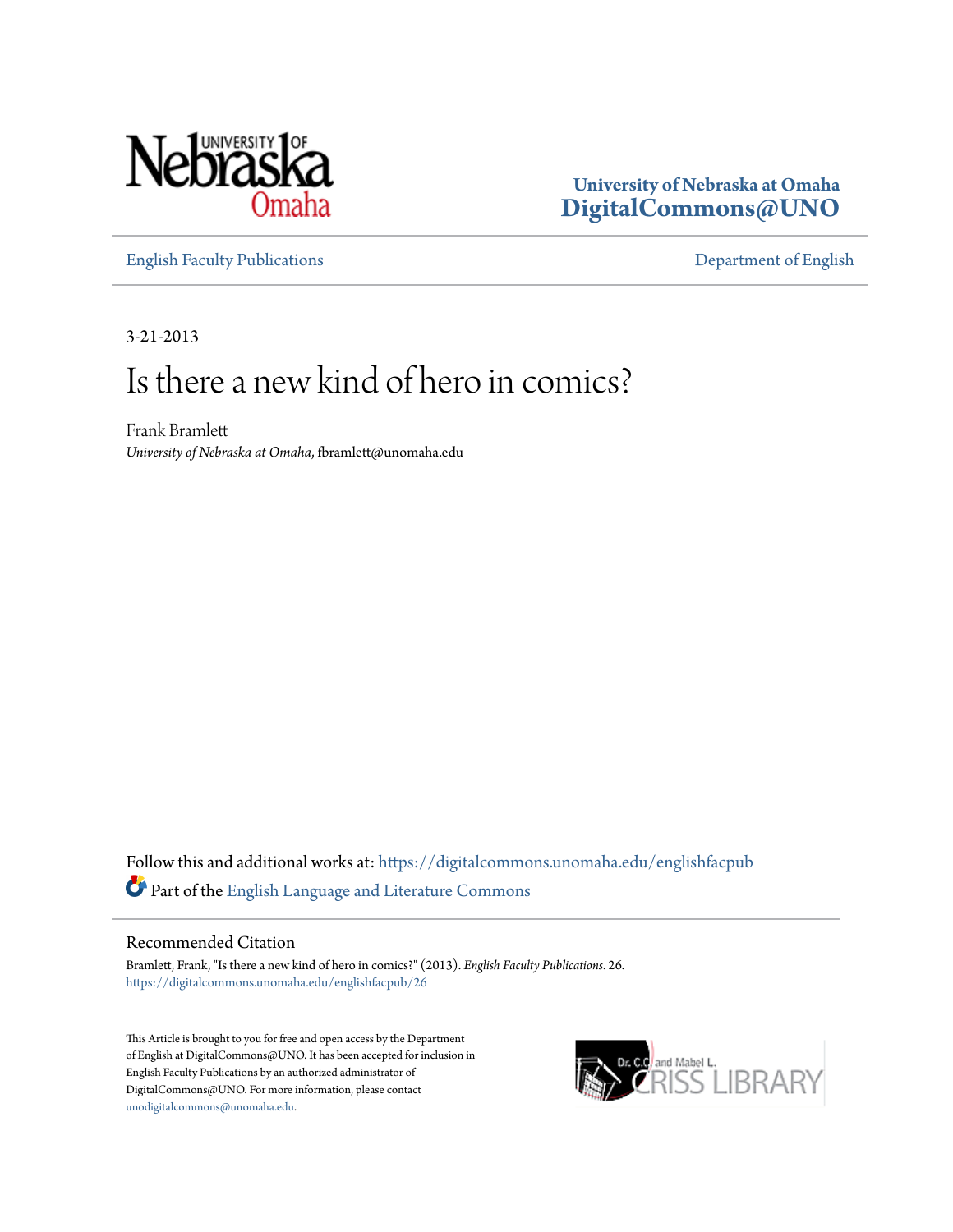As a linguist, I am professionally devoted to the scientific study of language. But I have a confession: I used to be a literature major. As an undergraduate, I studied in a traditional English department, and I only accidentally found out about linguistics when I took a grammar class. In those literature courses, professors lectured about the different kinds of hero that have been discussed for thousands of years. In Greece, Aristotle wrote about the hero, and in the Middle Ages, the hero was construed differently. In the twentieth century, the notion of the anti-hero became possible, and writers in the postmodernist style exploded the notion not just of hero but of narrative as well.

Of course, this was the 1980s, and my professors weren't talking about comics, and they weren't talking about superheroes. They talked about John Milton, Geoffrey Chaucer, Alice Walker, Eudora Welty, Jane Austen, and Walker Percy, among others. As in the world of literature, the list of heroes in comics is quite long, of course, and stretches across a wide range of character types.

Several months ago, I picked up a trade paperback of No Hero, by Warren Ellis and Juan Jose Ryp (Avatar, 2009). In many ways, this book reiterates other interrogations of the (super)hero construct, and in so doing references Watchmen and V for Vendetta, among others. For instance, it questions motivations, and it questions the nature of 'good' and 'evil.'



detail from cover of trade paperback

Notably, on the cover of the TPB, the title is underscored by the epigraph 'How Much Do You Want To Be A Super Human?' In a nutshell, the comic tells the story of how a scientist created a chemical drug that alters human physiology and psychology so that anyone who took the drug was vested with superhuman strength, endurance, flight, or other abilities.

The two central characters of the book at first are seen in a mentor/mentee relationship, but this soon turns to one of struggle, of conflict. The mentee, the most recent human to become a super human, changes physically to such a degree that he becomes unrecognizable. His superhero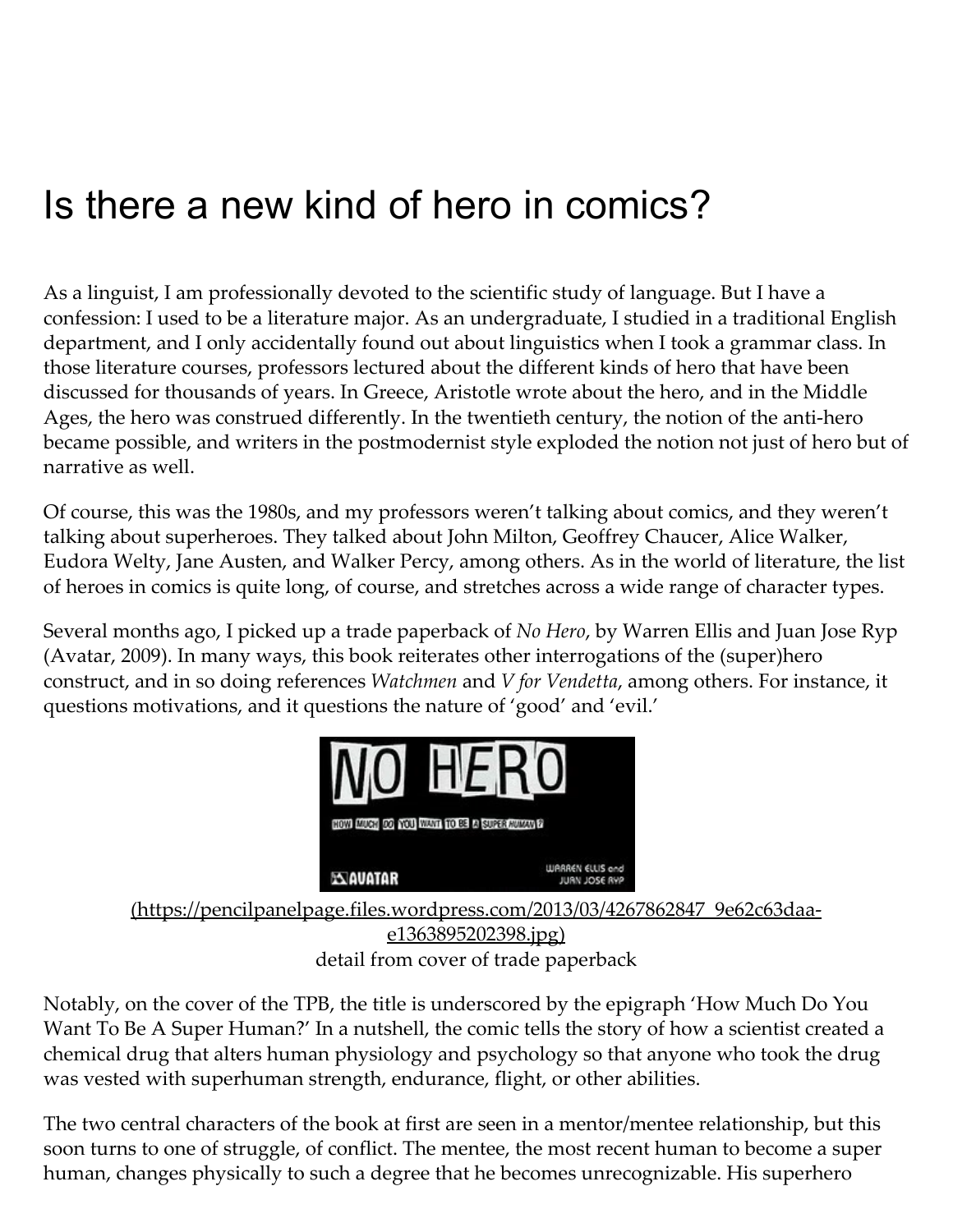uniform makes him look like a hero, not only by functioning similarly to the uniforms the other super humans wear, but also by covering up his disfigurement. The image below shows the super human unmasked.



[\(https://pencilpanelpage.files.wordpress.com/2013/03/imagescahvybij.jpg\)](https://pencilpanelpage.files.wordpress.com/2013/03/imagescahvybij.jpg) Real Hero Now

The superhumans in this comic book have abilities that no others on Earth possess. It is a world without Wonder Woman, without Superman, without Spider-Man, without Storm. But 'Who Watches the Watchmen?' is a tag line that seems appropriate here.

It seems that in comics we have heroes who are recognizable as heroes only on the surface. They can achieve super human feats, and they pull on tight, form‑fitting costumes to signify their membership in the super human club. It is clear, though, both from the comics themselves as well as reviews of the comics and interviews with the artists, that these characters are not in any sense heroic. This type of character wouldn't qualify as an Aristotelian tragic hero, or even a deconstructed postmodernist hero (like 'Rocket Man' Slothrop in Pynchon's Gravity's Rainbow).

I would argue, instead, that they are much more likely to be substantively villainous creatures masquerading as heroes. I would argue that Warren Ellis may have named something that comics readers have been looking at for a while: the no-hero. The epigraph of the book doesn't use the term 'super hero,' but instead uses 'super human.' The no-hero is the character who looks like a hero only under certain circumstances, only in a certain light, only when subjected to a kind of rhetorical stance that makes it seem so.

Is there such a thing as a no‑hero? And does this kind of character exist in other places, outside comics?